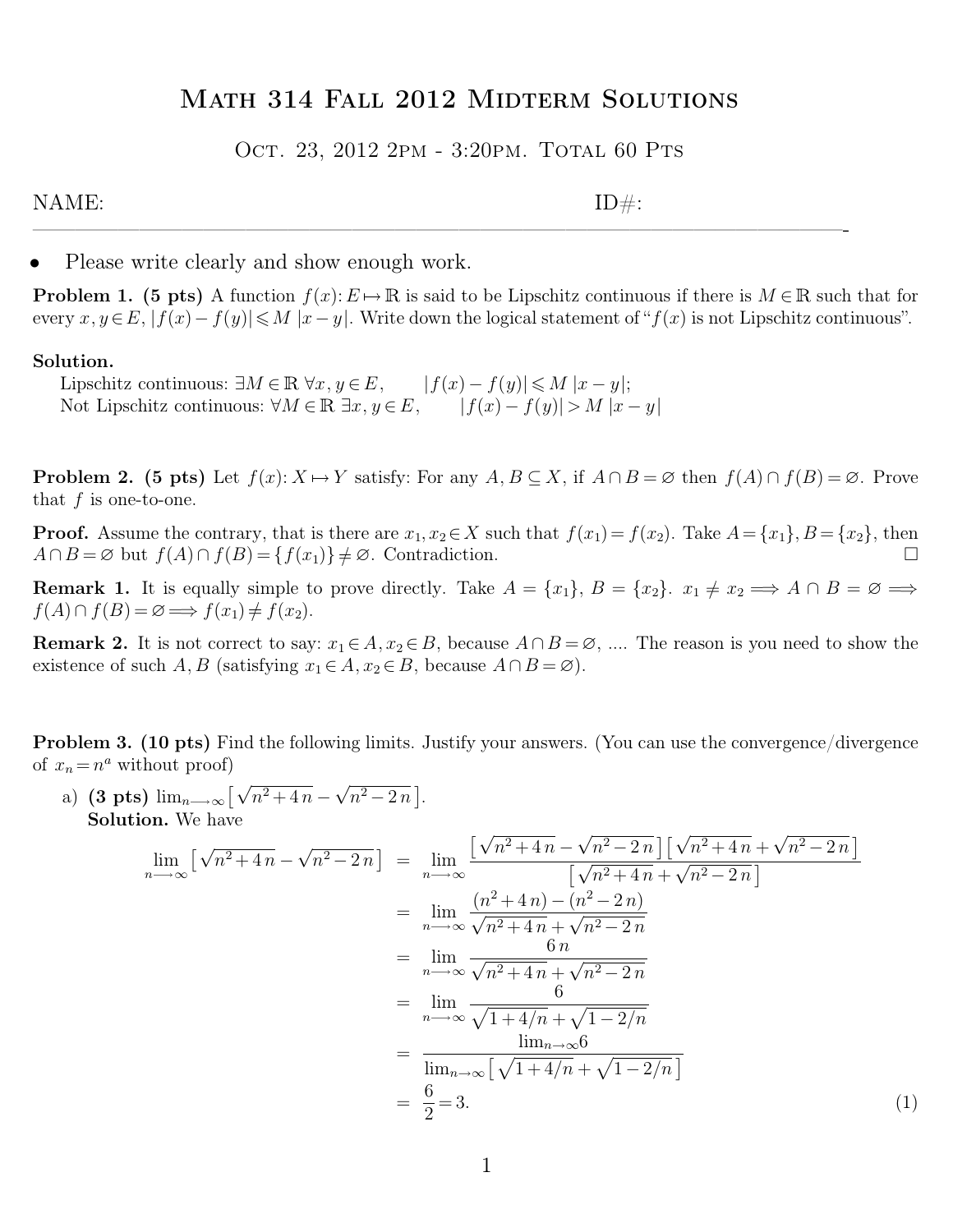b) **(3 pts)**  $\lim_{x \to 1} \frac{x^2 - 1}{x^3 - 1}$  $\frac{x}{x^3-1}$ . **Solution.** We have

$$
\lim_{x \to 1} \frac{x^2 - 1}{x^3 - 1} = \lim_{x \to 1} \frac{(x+1)(x-1)}{(x^2 + x + 1)(x-1)} \n= \lim_{x \to 1} \frac{x+1}{x^2 + x + 1} \n= \frac{\lim_{x \to 1} (x+1)}{\lim_{x \to 1} (x^2 + x + 1)} \n= \frac{2}{3}.
$$
\n(2)

c) **(4 pts)**  $\lim_{n \to \infty} \frac{5x_n}{n^3 + 2n + 1}$  where  $x_n$  satisfies  $|x_n| \leq 3n$  for all  $n \in \mathbb{N}$ . **Solution.** Since  $|x_n| \leq 3n$ , we have  $-15n \leq 5x_n \leq 15n$ . Therefore

$$
\frac{-15\,n}{n^3+2\,n+1} \leqslant \frac{5\,x_n}{n^3+2\,n+1} \leqslant \frac{15\,n}{n^3+2\,n+1} \tag{3}
$$

This simplifies to

$$
\frac{-15/n^2}{1+2/n^2+1/n^3} \leqslant \frac{5 x_n}{n^3+2 n+1} \leqslant \frac{15/n^2}{1+2/n^2+1/n^3}.\tag{4}
$$

Taking limit  $n \longrightarrow \infty$ , by Squeeze Theorem we obtain

$$
\frac{5x_n}{n^3 + 2n + 1} \longrightarrow 0. \tag{5}
$$

**Problem 4.** (10 pts) Let  $A = \{x \in \mathbb{R} : e^{x^2} > e\}, B = \{x \in \mathbb{R} : x > 0, \ln x \leq 0\}.$ 

- a) **(4 pts)** Express  $A, B, A \cap B, A \cup B$  using intervals.
- b) **(6 pts)** Among the four sets above, which is/are open? Which is/are closed? Justify your answers.

#### **Solution.**

- a)  $A = (-\infty, -1) \cup (1, \infty); B = (0, 1]; A \cap B = \emptyset; A \cup B = (-\infty, -1) \cup (0, \infty).$
- b)  $A, A \cup B$  are open since they are unions of open intervals.  $A \cap B$  is both open and closed by definition. B is neither.

B is not open: Take  $x_0 = 1 \in B$ . Then for any  $(a, b)$  containing  $x_0$ ,  $b > x_0 = 1$ . Thus  $(a, b) \ni \frac{b+1}{2}$  $\frac{+1}{2} > 1$ which means  $\frac{b+1}{2} \notin B$ . That is  $(a, b) \nsubseteq B$ .

B is not closed: We have  $B^c = (-\infty, 0] \cup (1, \infty)$ . We have  $0 \in B^c$ . For any  $(a, b)$  containing 0,  $a < 0$  so  $(a, b) \ni \frac{a}{2}$  $\frac{a}{2} \notin B^c$ . So  $B^c$  is not open therefore B is not closed.

**Remark 3.** Since in my notes there is a lemma saying "half-open half-closed intervals are neither open nor closed", it's OK to simply say "B is neither because it is half-open half-closed."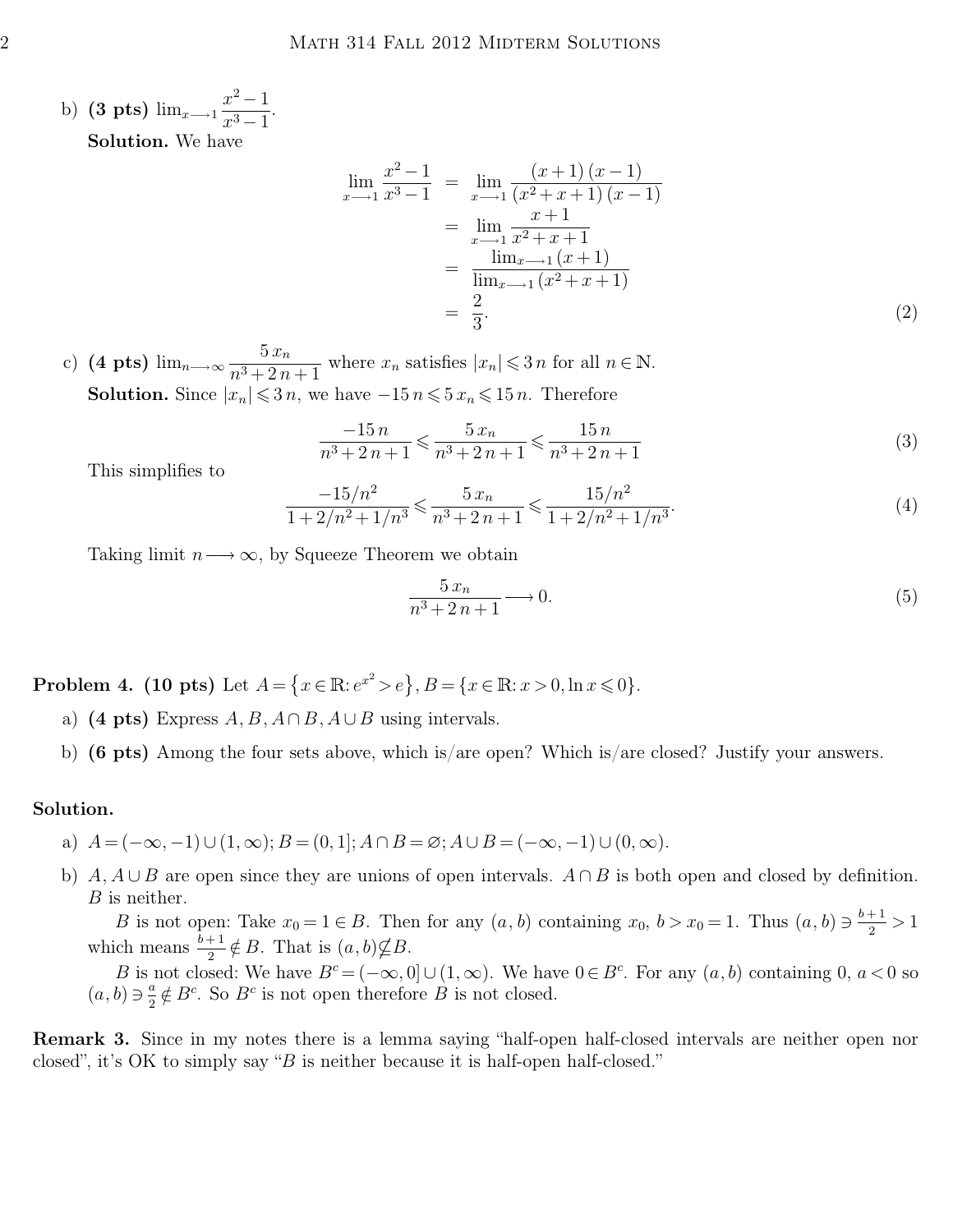**Problem 5. (10 pts)** Let  $x_n = (-1)^n - e^{-n}$  and  $E = \{x_n : n \in \mathbb{N}\}\)$ . ( $\mathbb{N} = \{1, 2, 3, ...\}$ )

- a) **(6 pts)** Find max  $E$ , sup  $E$ , min  $E$ , inf  $E$ . Justify your answers.
- b) **(4 pts)** Calculate  $\limsup_{n\to\infty}x_n$  and  $\liminf_{n\to\infty}x_n$ .

### **Solution.**

a)

- max E does not exist. Assume the contrary, that is  $x_{n_0} = \max E$ . Then we have  $x_{n_0+2} > x_{n_0}$ . Contradiction.
- sup  $E = 1$ . Since  $1 \geqslant (-1)^n \geqslant (-1)^n e^{-n}$  for all  $n \in \mathbb{N}$ , 1 is a upper bound. Now for any upper bound  $b$ , we have

$$
b \geqslant (-1)^{2k} - e^{-2k} = 1 - e^{-2k}.
$$
\n<sup>(6)</sup>

for all  $k \in \mathbb{N}$ . Taking limit  $k \longrightarrow \infty$ , by comparison theorem we have  $b \geqslant 1$ .

• min  $E = x_1 = -1 - e^{-1}$ . We have

$$
x_1 = -1 - e^{-1} \leqslant (-1)^n - e^{-n} \tag{7}
$$

for all  $n \in \mathbb{N}$  since  $-1 \leqslant (-1)^n, e^{-1} \geqslant e^{-n} \Longrightarrow -e^{-1} \leqslant -e^{-n}$ .

- Since min E exists, inf  $E = \min E = -1 e^{-1}$ .
- b) We have

$$
\sup\{x_n, x_{n+1}, ...\} \ge x_{2n} = 1 - e^{-2n}.
$$
\n(8)

On the other hand sup  $\{x_n, ...\} \leqslant \sup E = 1$ . Therefore comparison theorem gives

$$
\lim_{n \to \infty} (1 - e^{-2n}) \le \limsup_{n \to \infty} x_n \le \lim_{n \to \infty} 1 \Longrightarrow \limsup_{n \to \infty} x_n = 1.
$$
\n(9)

We have

$$
\inf\{x_n, x_{n+1}, \ldots\} \le x_{2n+1} = -1 - e^{-2n-1}.\tag{10}
$$

On the other hand for any  $k \geq n$ , we have

$$
x_k = (-1)^k - e^{-k} \ge -1 - e^{-k} \ge -1 - e^{-n}.
$$
\n(11)

Thus comparison theorem gives

$$
\lim_{n \to \infty} \left( -1 - e^{-2n-1} \right) \leq \liminf_{n \to \infty} x_n \leq \lim_{n \to \infty} \left( -1 - e^{-n} \right) \Longrightarrow \liminf_{n \to \infty} x_n = -1. \tag{12}
$$

**Problem 6. (10 pts)** Let  $x_0 = 25$  and define  $x_n$  through

$$
x_{n+1} = \frac{3 x_n}{7} - 8.\t\t(13)
$$

Prove that  $\{x_n\}$  converges and find its limit. (You can use the formula  $1 + r + \dots + r^k = \frac{1 - r^{k+1}}{1 - r}$  $\frac{r}{1-r}$  without proof) **Proof.** We have

$$
|x_{n+1} - x_n| = \frac{3}{7} |x_n - x_{n-1}| = \dots = \left(\frac{3}{7}\right)^n |x_1 - x_0|.
$$
 (14)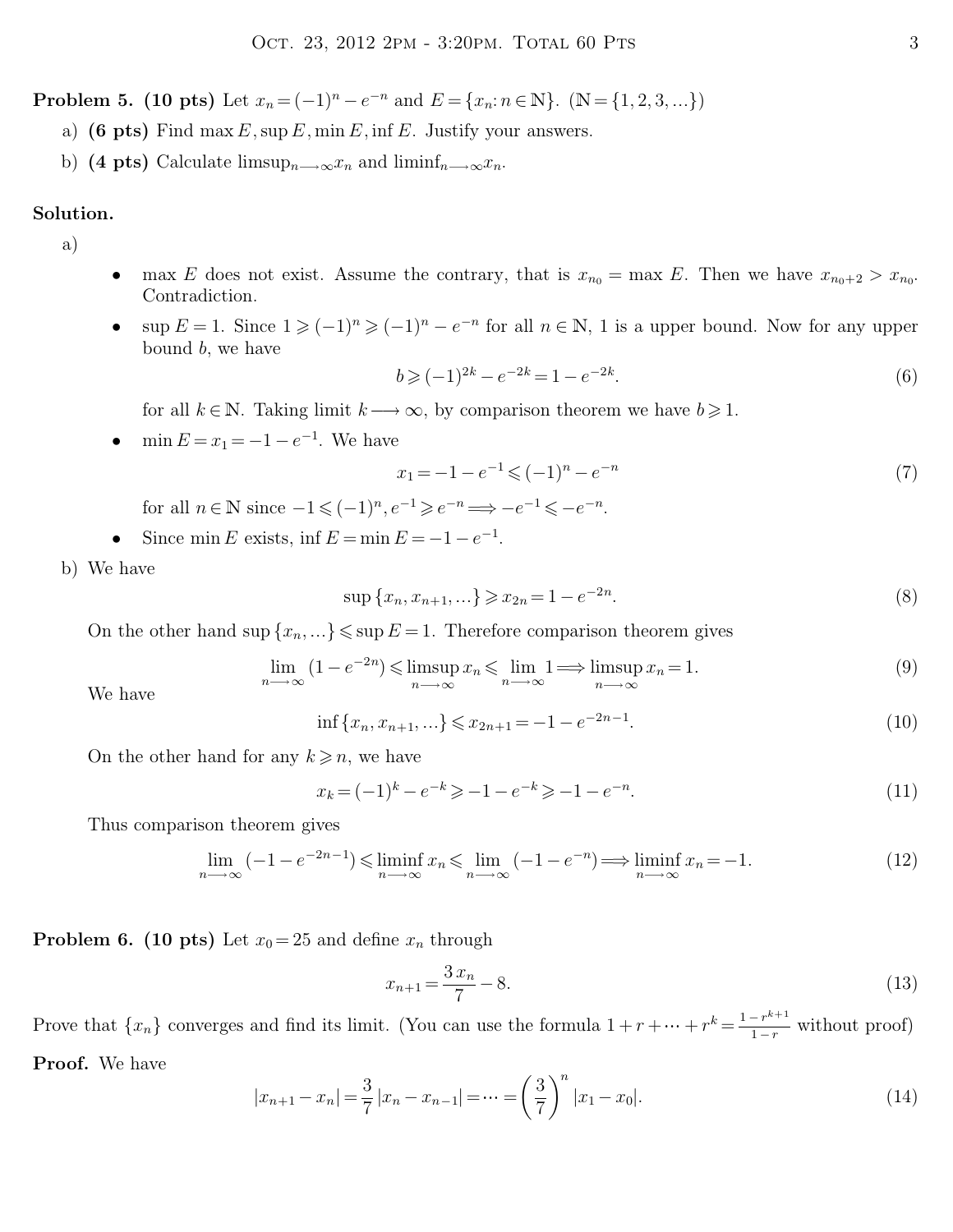For any  $\varepsilon > 0$ , take  $N \geqslant \log_{(7/3)}\left[\frac{7|x_1-x_0|}{4\varepsilon}\right]$ 4 ε . Then for any  $m > n > N$ , we have  $|x_m - x_n| = \left[\frac{3}{7}\right]$ 7  $\bigwedge^{m-1}$  $+ \cdots +$  $\sqrt{3}$ 7  $\binom{n}{k}$  $|x_1 - x_0|$ =  $\sqrt{3}$ 7  $\int_0^n \left[ 1 + \frac{3}{7} + \dots + \right]$  $\sqrt{3}$ 7  $\left| \int_{0}^{m-n-1} \right| |x_1 - x_0|$ =  $\sqrt{3}$ 7  $\sum_{n=1}^{\infty} \frac{1-(3/7)^{m-n}}{n}$  $\frac{(9/1)}{1-3/7}$   $|x_1-x_0|$  $\leqslant \left(\frac{3}{7}\right)$ 7  $\bigwedge^n 7$  $\frac{1}{4}|x_1 - x_0| < \varepsilon.$  (15)

Therefore  $\{x_n\}$  is Cauchy and consequently converge to some  $a \in \mathbb{R}$ .

Taking limit of both sides of  $x_{n+1} = \frac{3x_n}{7}$  $\frac{x_n}{7} - 8$  we have  $a = \frac{3a}{7}$  $\frac{a}{7} - 8 \Longrightarrow a = -14.$ 

**Remark 4.** There are many alternative methods. To list a few:

- Guess  $a = -14$ . Then we have  $x_{n+1} + 14 = \frac{3}{7}$  $\frac{3}{7}(x_n+14)$ . Can prove directly  $x_n \longrightarrow -14$ .
- Show  $x_n$  decreasing by math induction. Show  $x_n+14\geqslant 0$  for all n that is  $-14$  is a lower bound. Then  $x_n$ converges.
- Write

$$
x_{n+1} = \frac{3 x_n}{7} - 8 = \left(\frac{3}{7}\right)^2 x_{n-1} - \left[\frac{3}{7} + 1\right] \cdot 8 = \dots = \left(\frac{3}{7}\right)^{n+1} x_0 - \left[\left(\frac{3}{7}\right)^n + \dots + 1\right] \cdot 8 \tag{16}
$$

then take limit directly.

**Problem 7.** (5 pts) Is  $f(x) =$  $\sqrt{ }$  $\int$  $\mathcal{L}$  $(\cos x)(\sin x^2)$  $\int_{0}^{\sqrt{3m}x} x \neq 0$ 1  $x = 0$ continuous for all  $x \in \mathbb{R}$ ? Justify your answer. (You can use  $\lim_{x\longrightarrow 0} \frac{\sin x}{x}$  $\frac{\ln x}{x} = 1$  without proof).

#### **Solution.** Yes.

Since  $\sin x$ ,  $x^2$  are continuous everywhere, the composite function  $\sin x^2$  is continuous everywhere. Together with the continuity of  $\cos x$  and  $x^2$ , we see that  $f(x)$  is continuous at every  $x \neq 0$ .

At  $x=0$ , we have  $\lim_{x\to 0} \cos x=1$ . So all we need to show is  $\lim_{x\to 0} \frac{\sin x^2}{x^2}=1$ . Let  $g(x)=\begin{cases} \frac{\sin x}{x} & \text{if } x>0 \end{cases}$  $\frac{\ln x}{x}$   $x \neq 0$ 1  $x = 0$ then  $g(x)$  is continuous at 1. Therefore so does the composite function  $g(x^2)$  which means  $\lim_{x\to 0} \frac{\sin x^2}{x^2} = 1$ .

**Remark 5.** No point is deducted for the misunderstanding of  $\sin x^2$  as  $(\sin x)^2$ .

**Problem 8.** (5 pts) Let  $f: \mathbb{R} \to \mathbb{R}$ ,  $g: \mathbb{R} \to \mathbb{R}$  be continuous functions. Assume  $f(x) > 0$  for all  $x \in \mathbb{R}$ .

a) **(4 pts)** Prove that for any closed interval [a, b] with  $a, b \in \mathbb{R}$ , there is  $\delta_0 > 0$  such that for all  $0 \le \delta < \delta_0$ ,  $f(x)+\delta g(x) > 0$  for all  $x \in [a, b]$ .